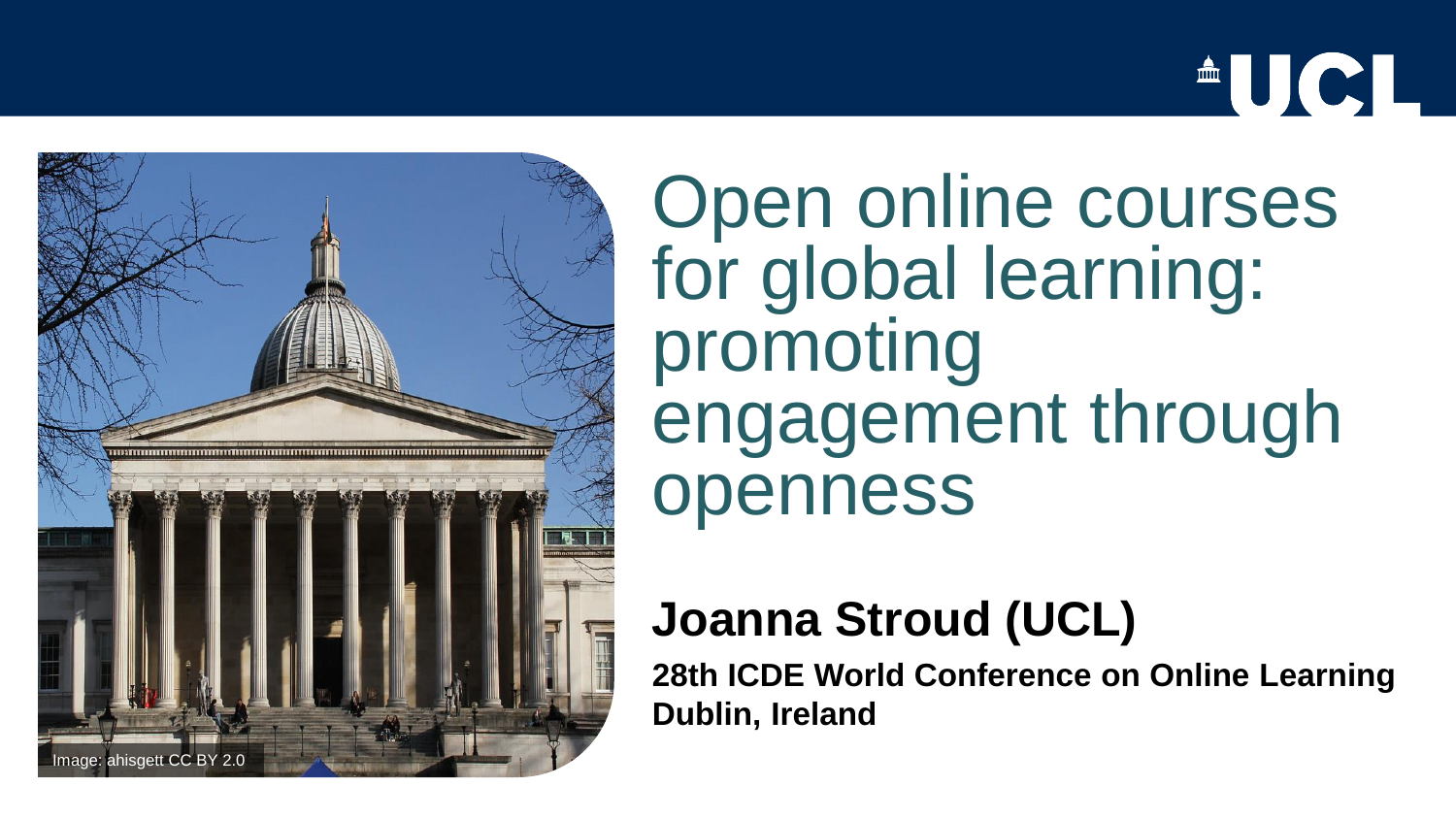

- Background and context of study
- Literature review
- Methodology
- Findings and discussion
- Recommendations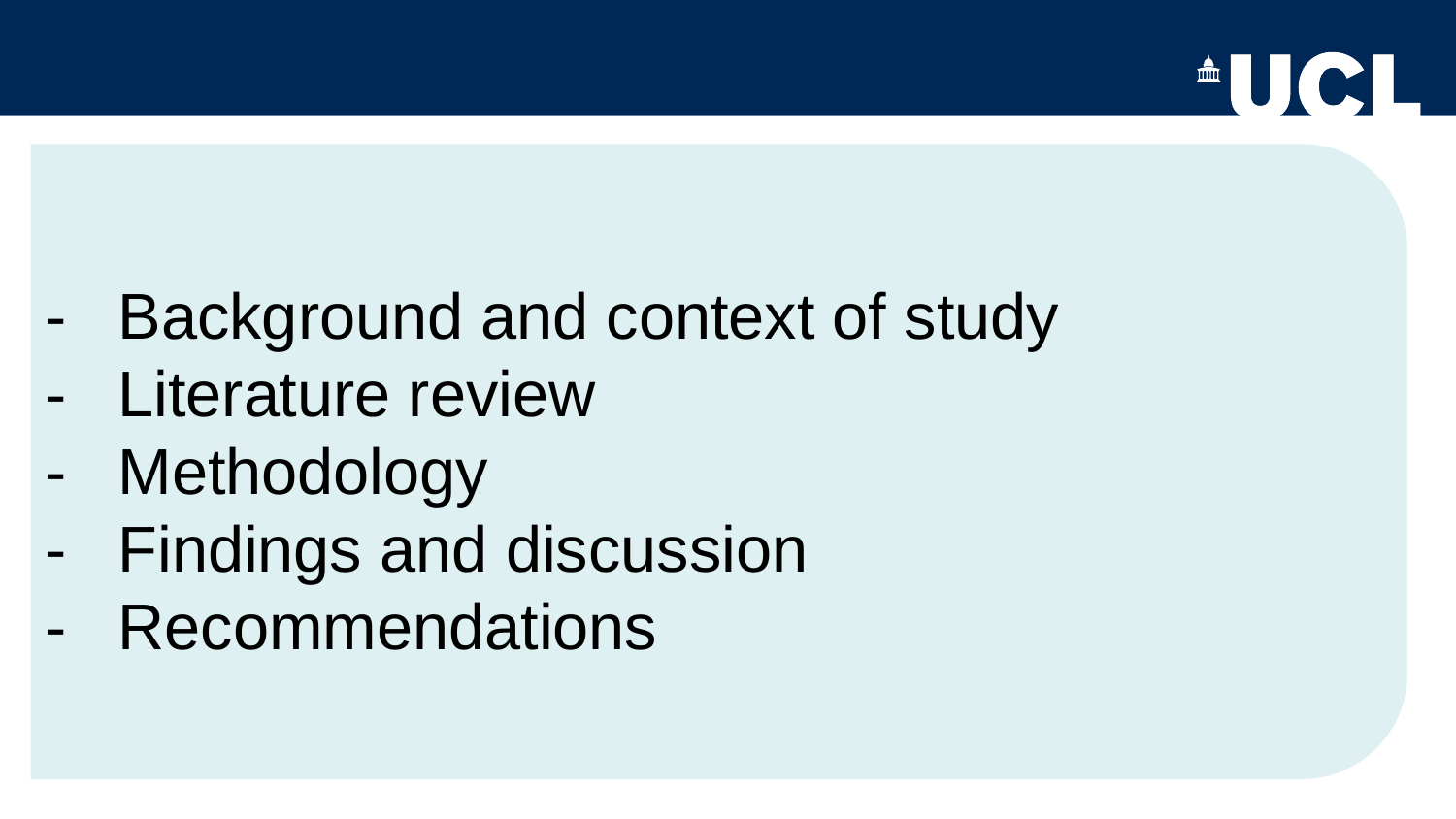### **Background and context of study**

Master's research project (UCL IOE) Researcher separately leads development of online education at UCL

 $AU$ CI

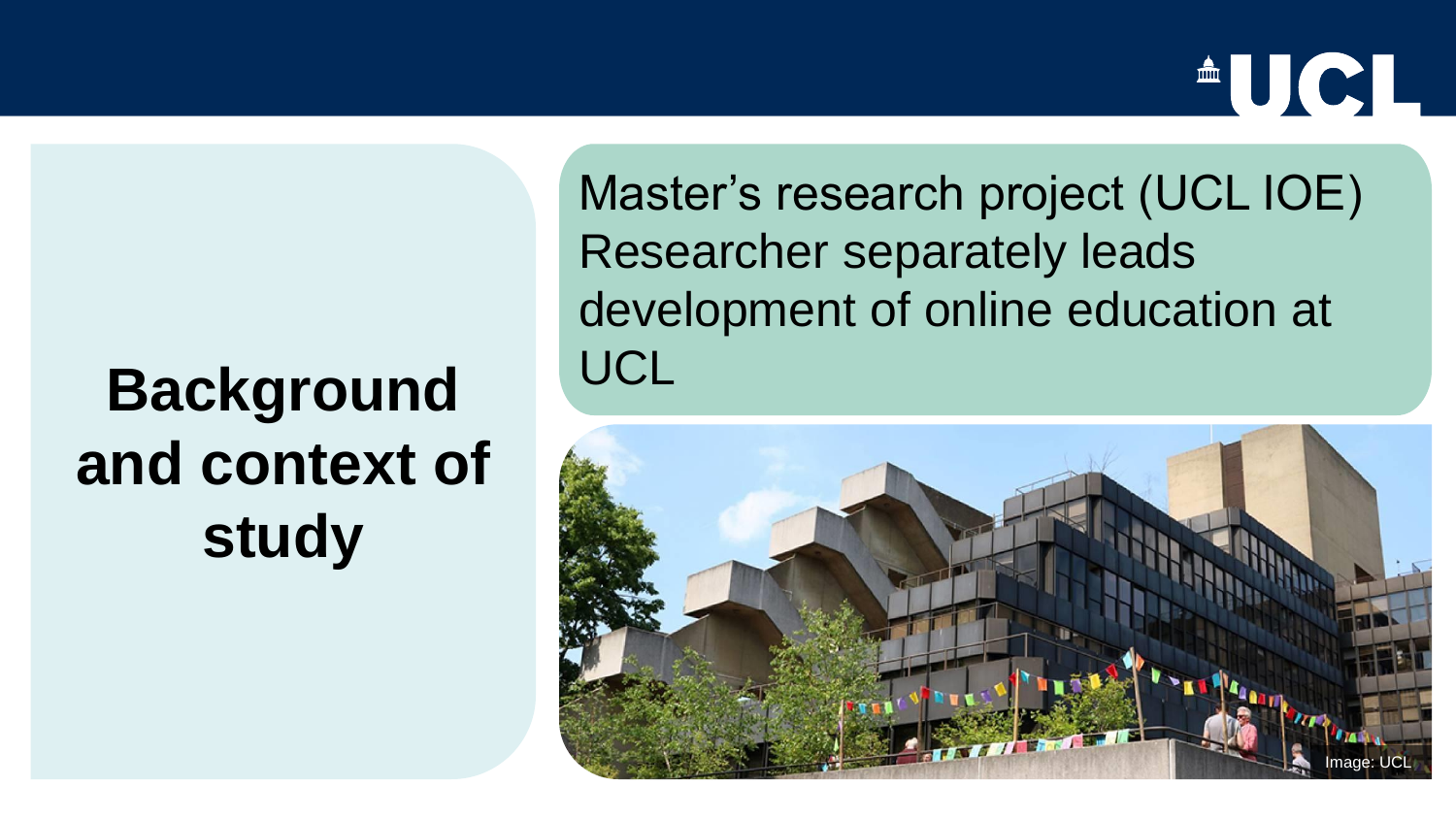

#### **Literature review: open online courses**

Definitions: MOOCs, MCs, and development models

Reach: open ed, populations served, and CPD

Global learning: developing contexts and engagement barriers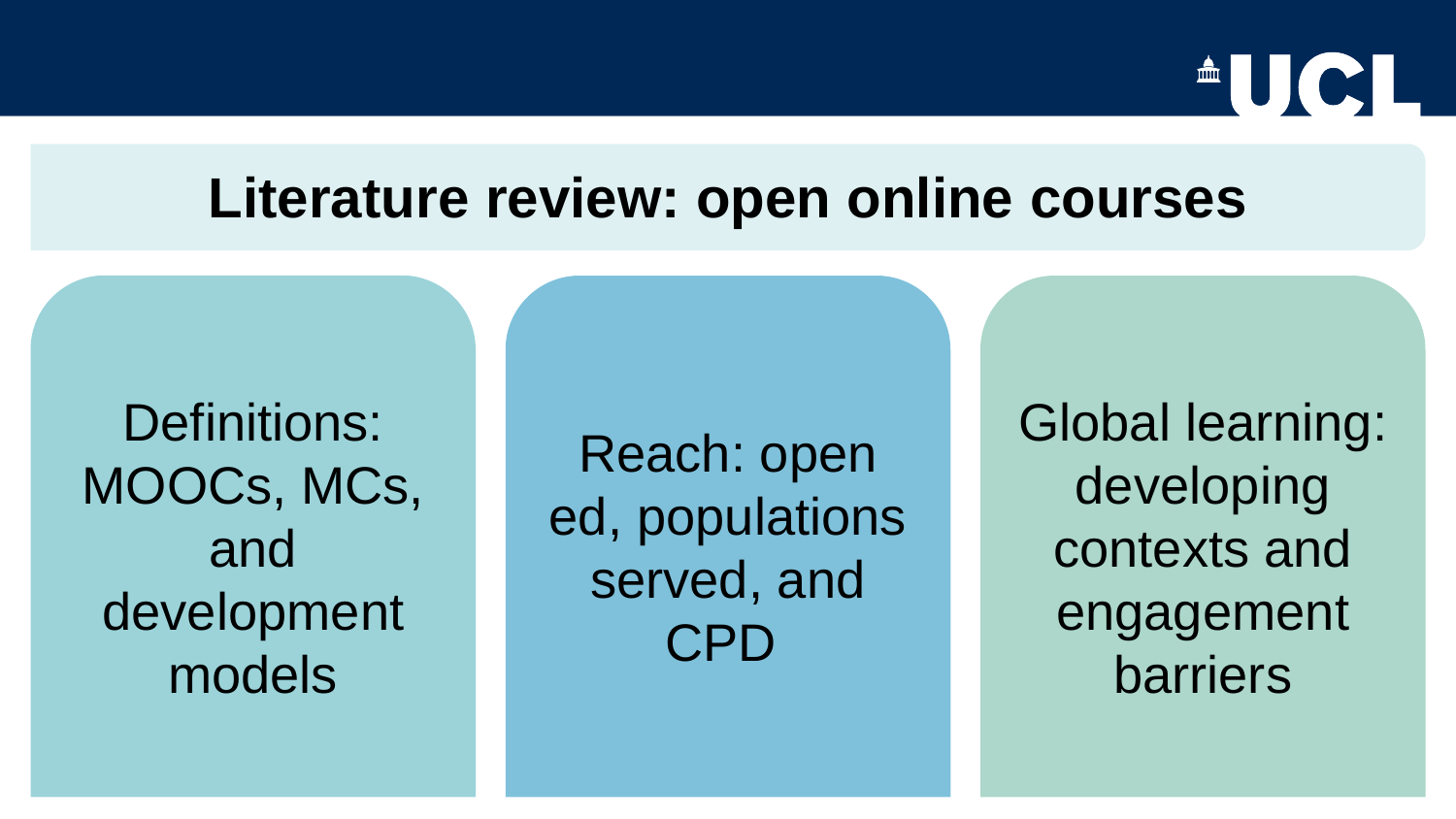### **Research questions**

Three RQs: opportunities, challenges, and strategies for development of **OOCs** 

**AUCL** 

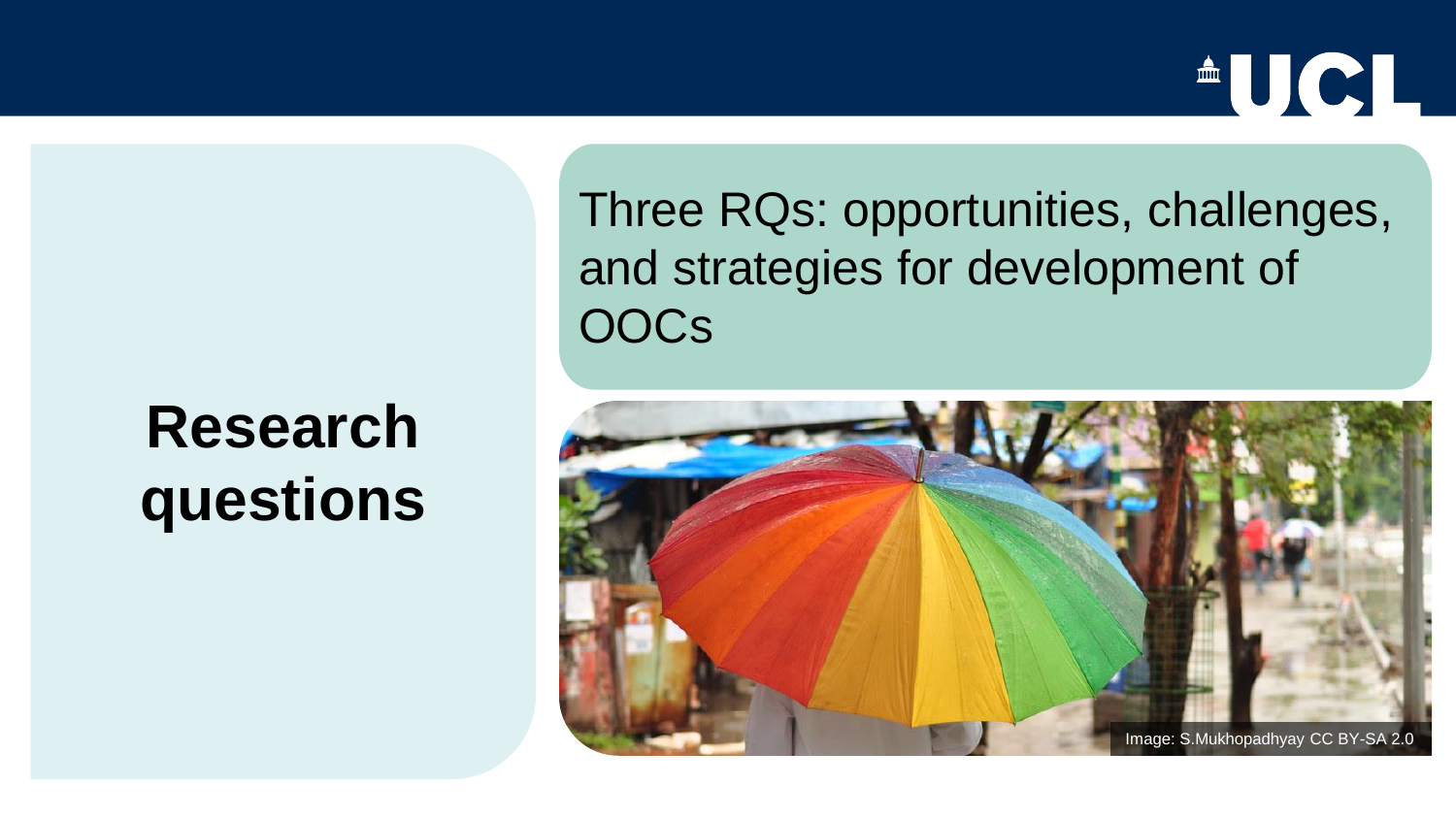### **Methodology**

Sampling criteria: delivery via FutureLearn with >33% learners from LMICs

 $\blacksquare$   $\blacksquare$ 

Platform demographic data and semistructured interviews

Flexible thematic coding and analysis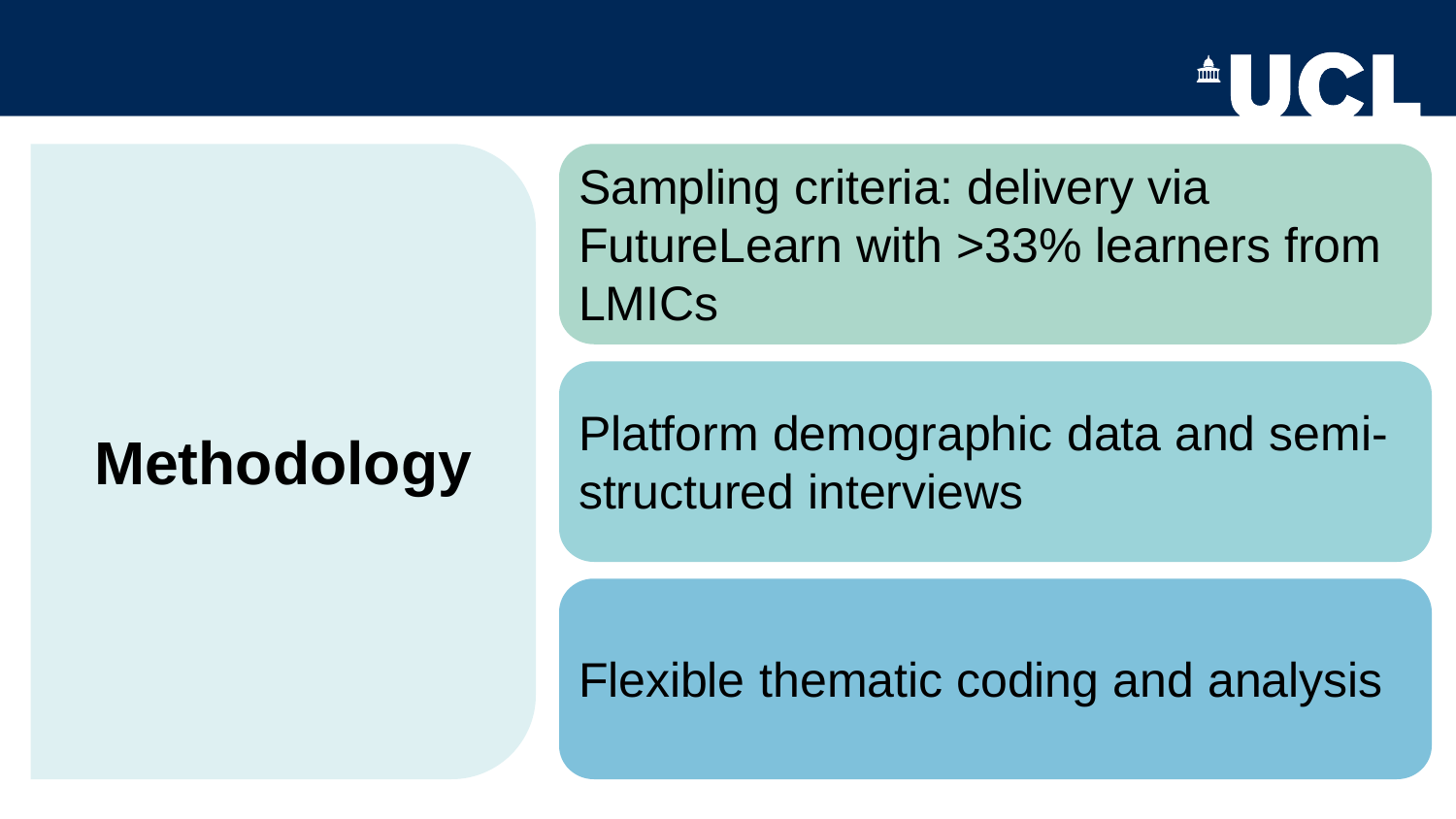# $\triangle$  U C

### **Course/ participant profiles**

Disciplines: public health, education, and international development

Courses: Africa (1), Europe (2), South American (1); 7 interview participants

Mean of 58% from 'developing' contexts and 8.5% from LDCs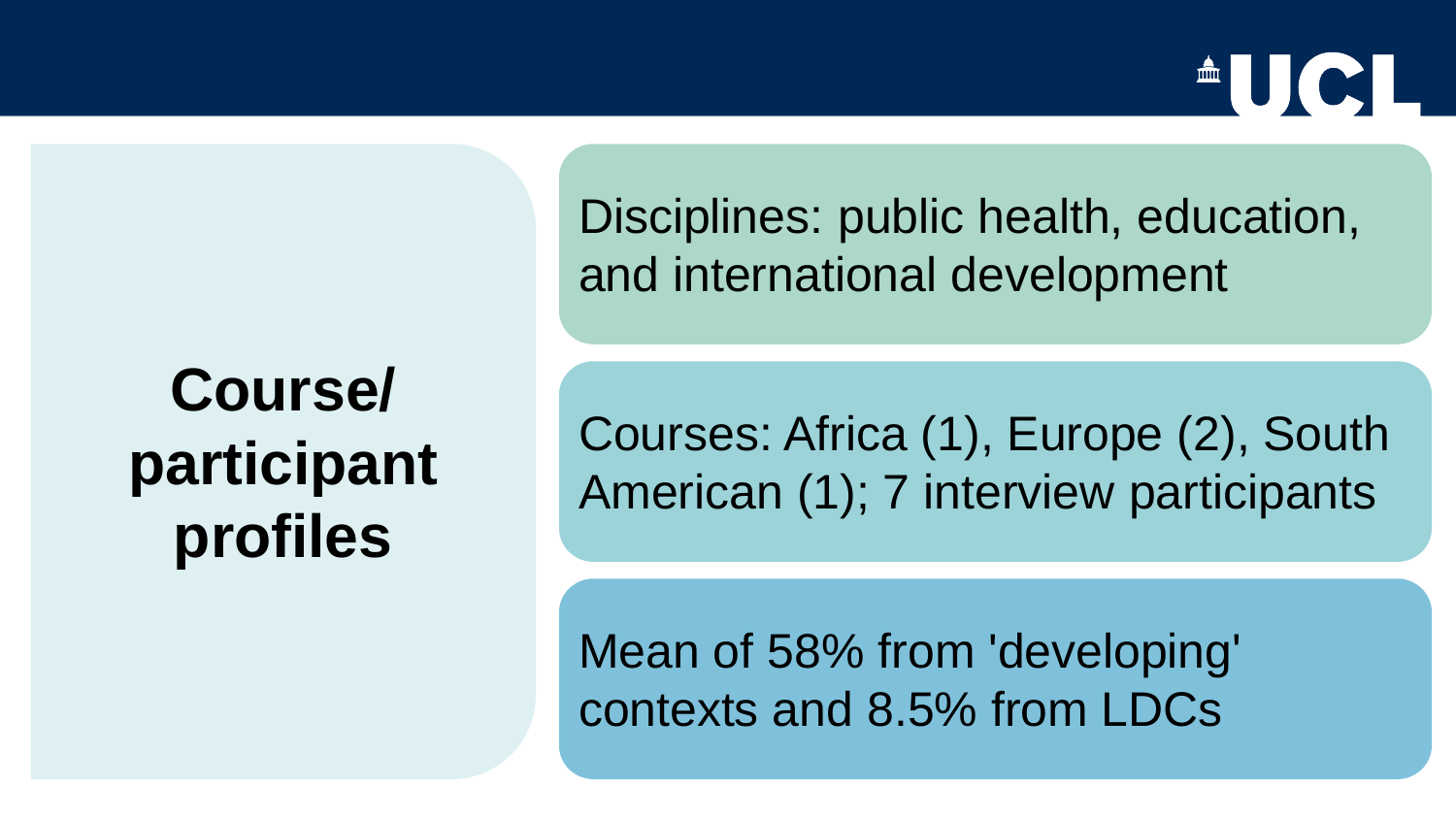

### **Findings and discussion Q3 What strategies are being used to promote global learners' engagement with open online courses?**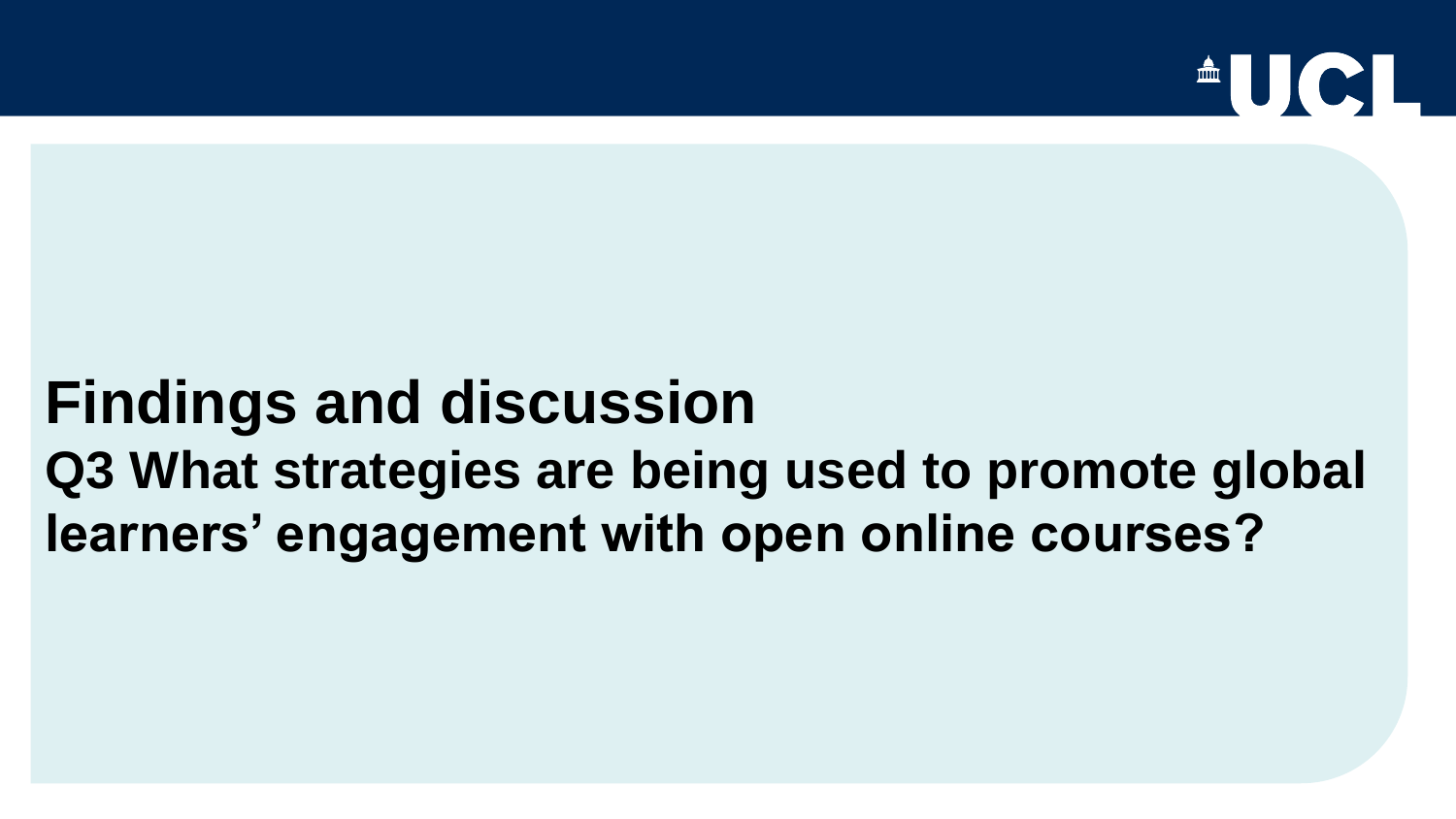

#### Impossible to cater for everyone

### **Thinking about… Learners**

Beware cultural/ contextual assumptions

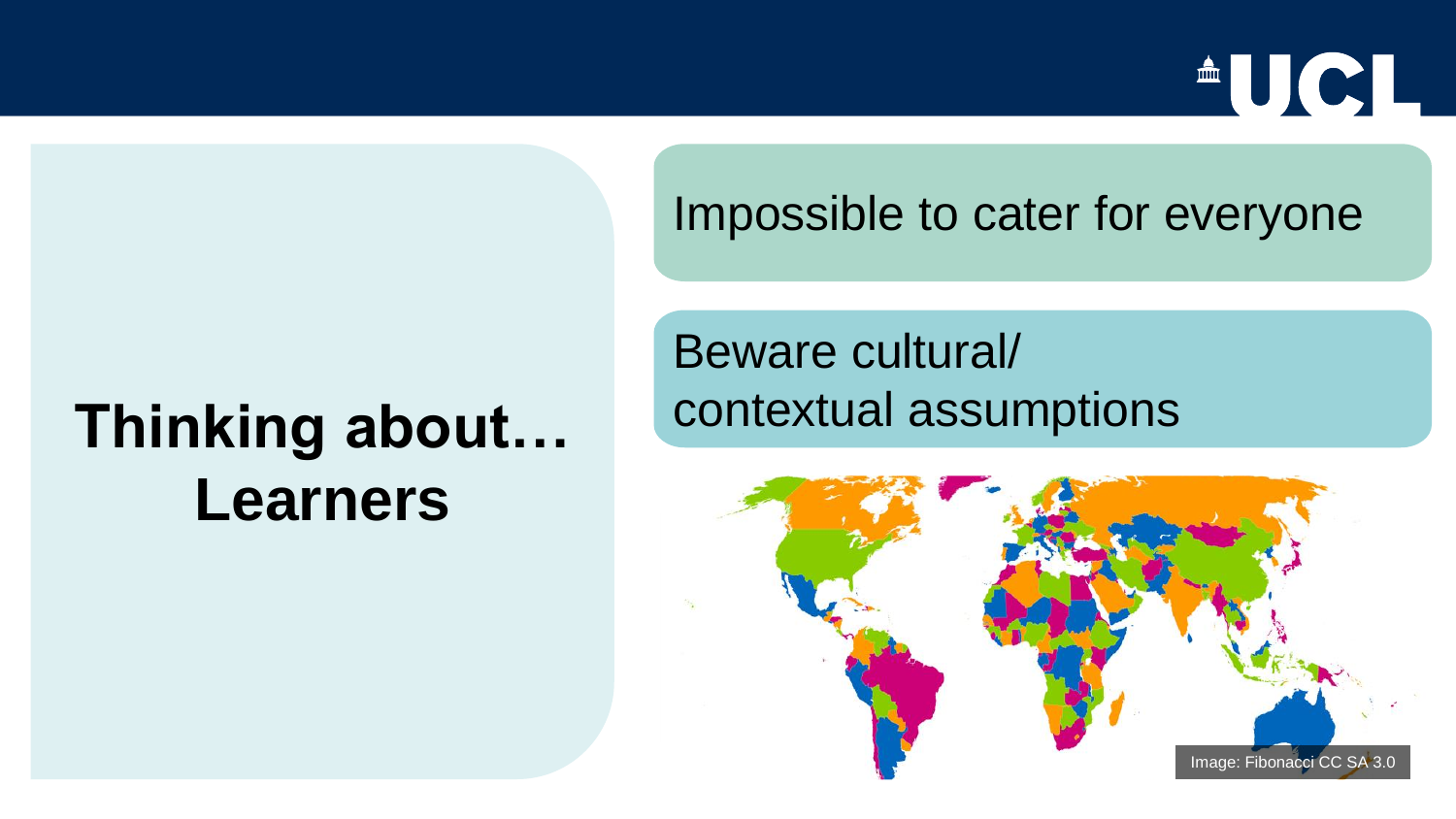### **Thinking about… Content development**

Practical interventions for inclusivity, e.g. UDL, inclusive imagery

Open licensing to ensure opportunity to reuse, remix, adapt

 $\triangle$ UC

Contextual awareness, e.g. codesign, lived experience, real world examples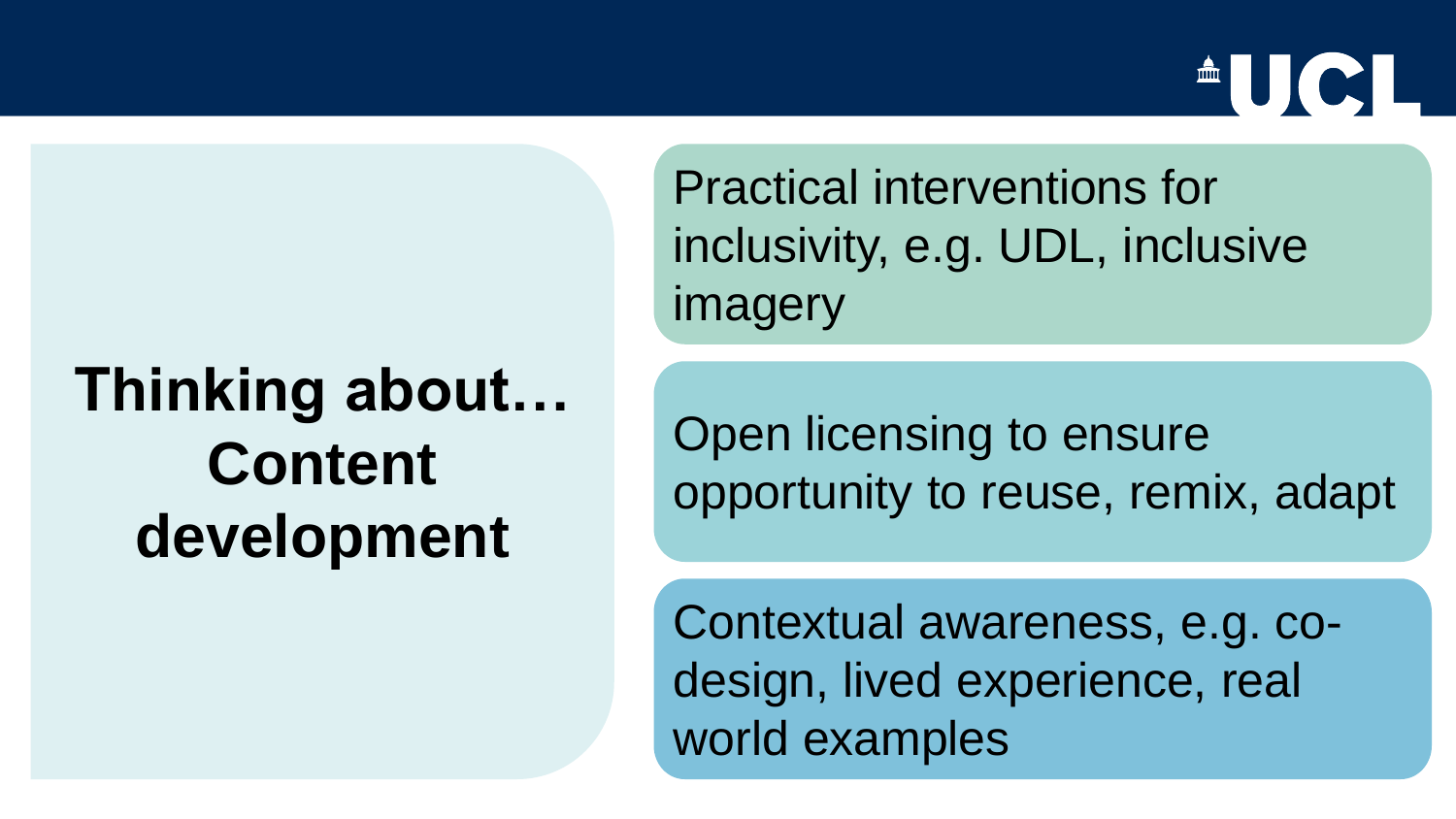## $\triangleq$   $\bigcup$   $\bigcap$

# **Thinking about… Learning design**

Design of OOCs comes with significant responsibility

*"The MOOC [is] so ambitious...We must be humble and responsible for our actions much more than ever…We can't use a jargon that won't be understood. We must have in mind that we are global, but diverse." C3P5*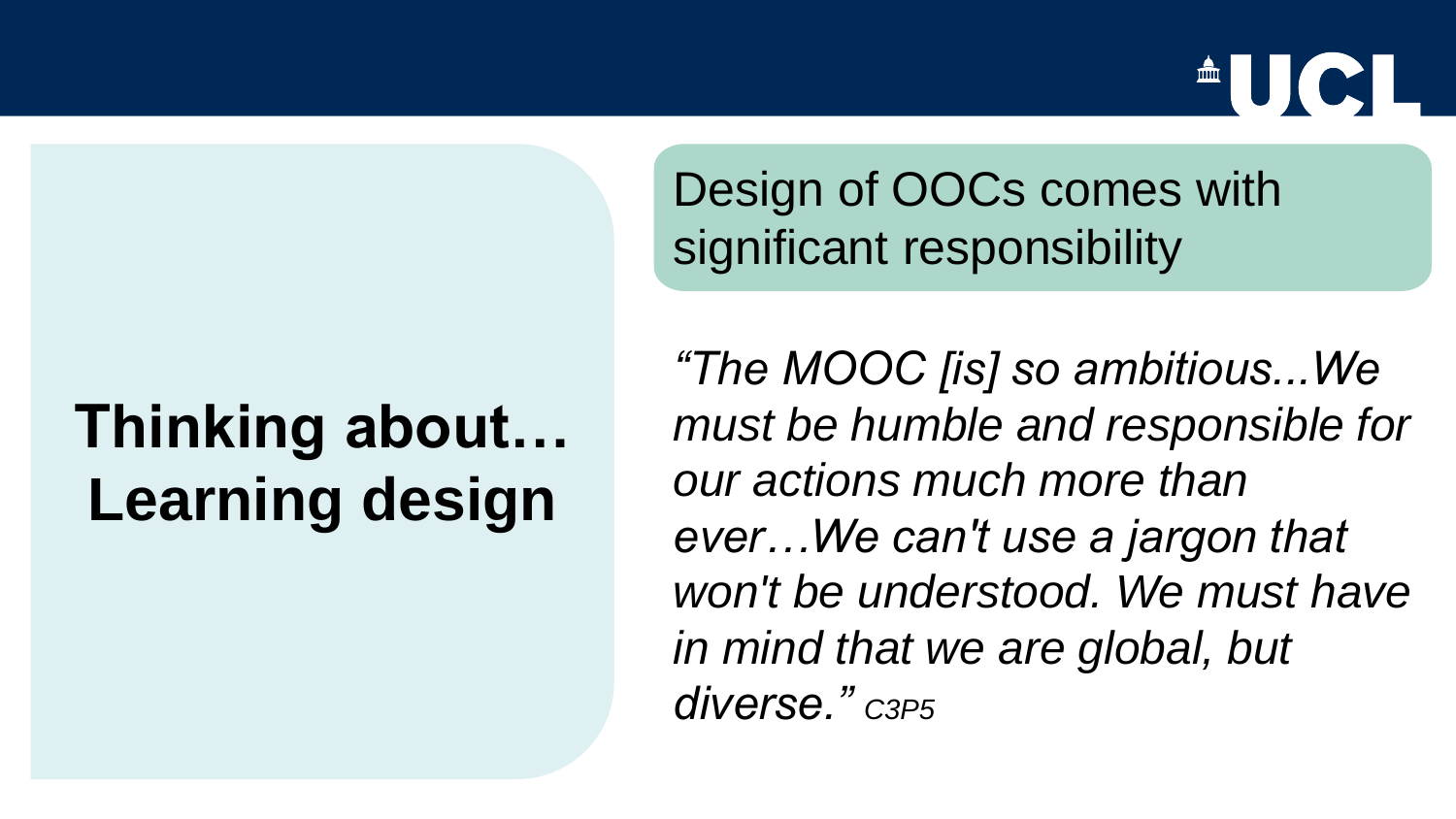### **Thinking about… Learning design**

Reflexive pedagogies

#### Open/flexible design strategies

 $\triangleq$   $\bigcup$   $\bigcup$ 

*"Our initial approach was to try and design for things, like oh let's make… Or try to encourage people...Now we say let's not encourage them to do anything, it's to offer them options… As many as you can to respond in a way that seems most appropriate to them."* C2P3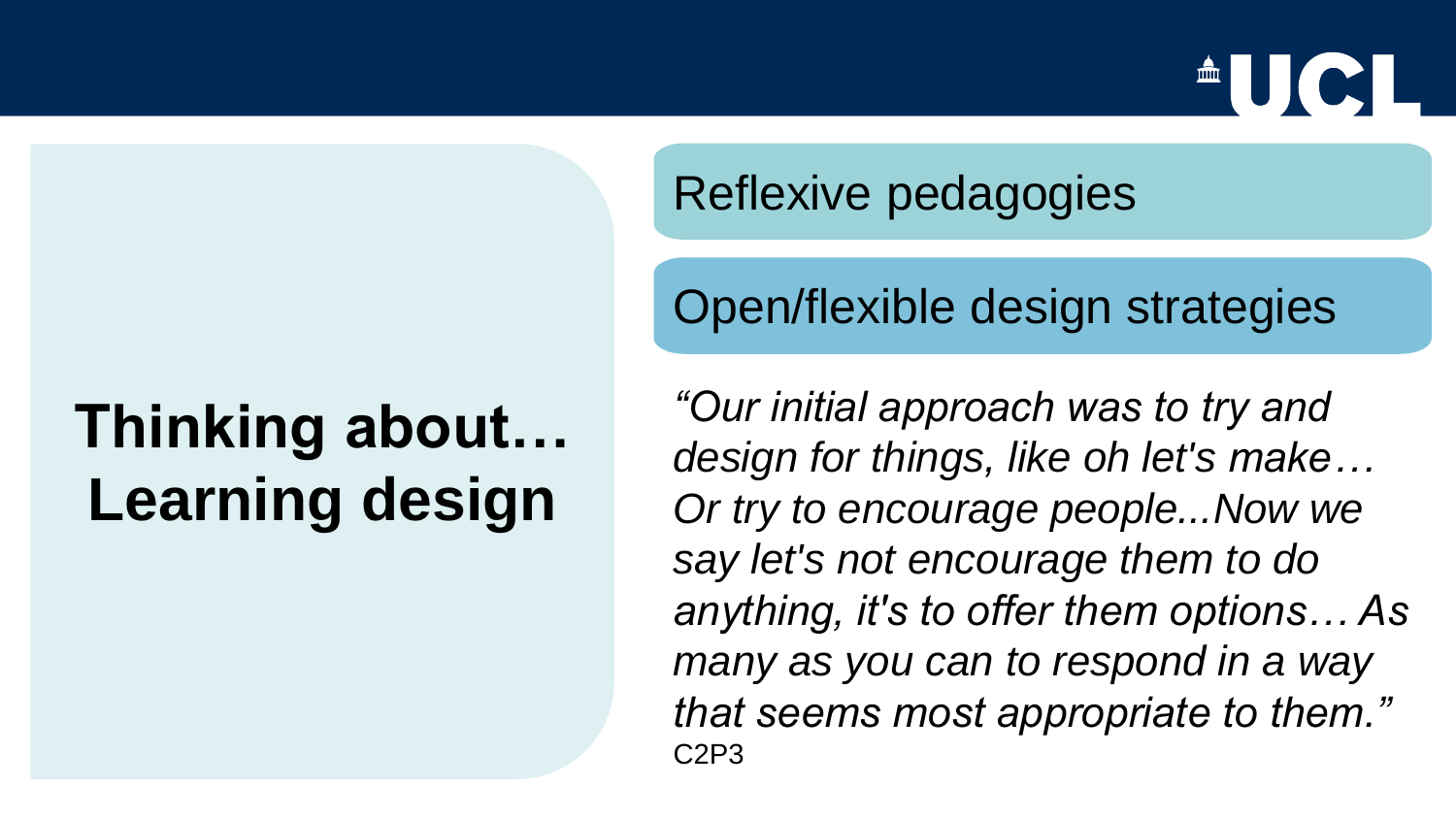

#### **Recommendations**

#### **Q3 What strategies are being used to promote global learners' engagement with open online courses?**

#### Learner archetypes

**Inclusive** content development

Open educational practices